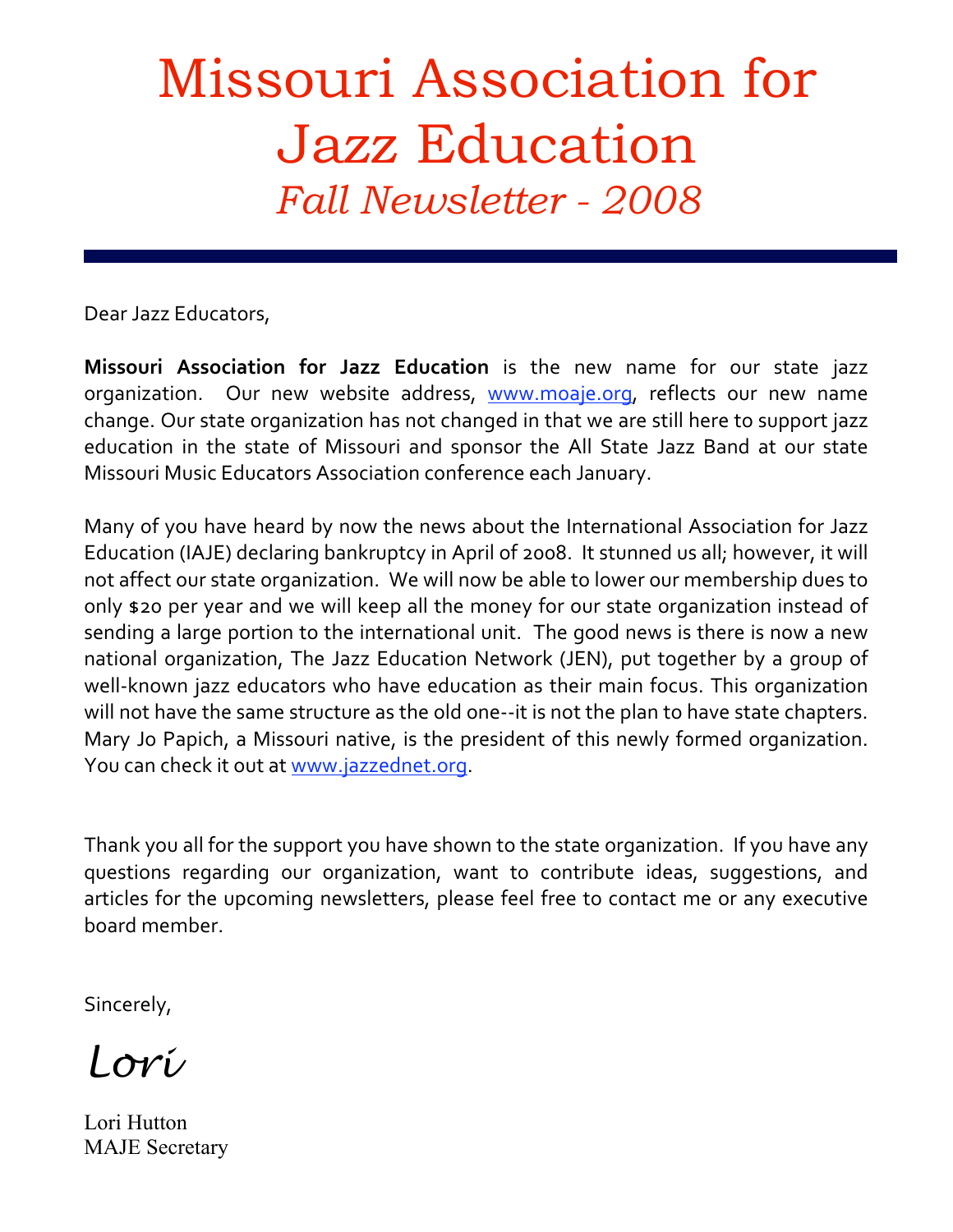*In this Issue…*

All State Jazz Band Auditions All State Jazz Band Clinician MMEA Jazz Performances All State JAzz Rehearsals How to Join MAJE

### 2008 All State Jazz Band Auditions

Auditions
will
be
held
at
Columbia
Hickman
High
School
on
Saturday,
December
6th.

A student is eligible to audition for State Jazz Band if he/she makes their respective District Jazz Band and/or Alternates. The audition fee is \$10 per student per instrument per
audition.

Payment
by
cash
or
check
will
be
accepted
and
checks
can
by
made
out
to "MAJE". Purchase orders and/or future payment vouchers will not be accepted. The audition material can be found on our website at: www.moaje.org. Remember supervision of students by a certified staff member of the school district is required for the entire day. For any questions regarding All State Jazz Band Auditions or All State Jazz Band, you may contact Stephen Sampsell, coordinator. His contact information is found on our website.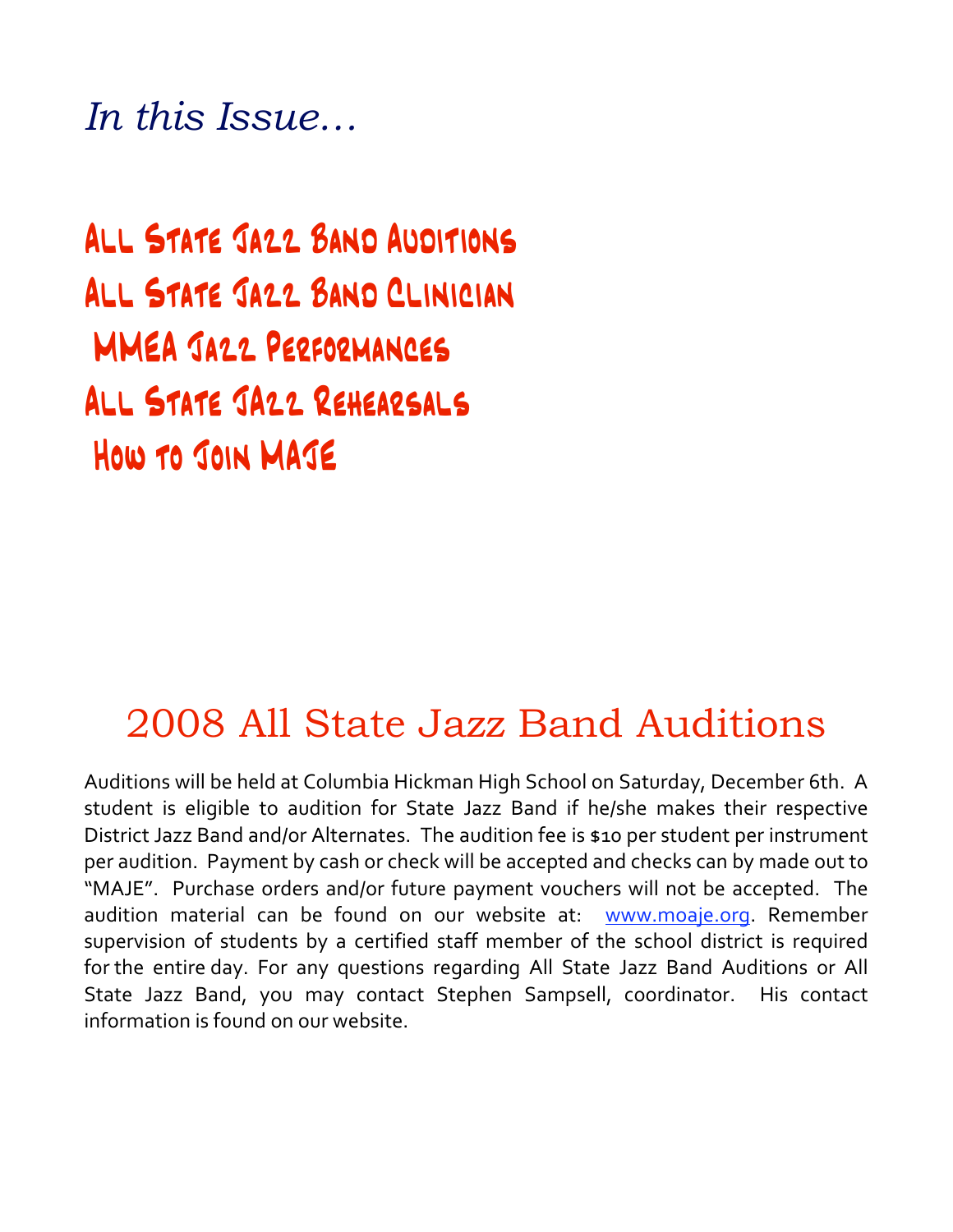# 2009 All State Jazz Band Clinician



Pianist Michael Kocour was born and raised in the Chicago area. He received his bachelor's degree in mathematics from the University of Illinois in 1985 and went on to a Master's degree in music theory at Northwestern. From 1991 to '94, he taught jazz and piano pedagogy at the University of Illinois, before returning to Northwestern as a jazz lecturer. At both schools, Kocour gained a reputation as a passionate and innovative teacher for music majors and non-majors alike.

Throughout his teaching career in Chicago, Kocour cultivated a career as an indemand pianist, working with artists such as James Moody, Benny Golson, Ira Sullivan and Dizzy Gillespie. Kocour also performed around town as a Hammond B3 player, and maintained a regular trio called Monk's Dream with pianist Steve Million and drummer Robert Shy. Kocour's B3 playing was also featured on two recordings led by drummer
Joel
Spencer.

In 2004, Kocour left his familiar stomping grounds of Chicago to take over as director of Jazz Studies at the Herberger College of Fine Arts at Arizona State University. Within a year, his passion for teaching had been recognized with a Distinguished Teacher
Award.

Kocour has also recently released his own recordings as a leader. *High Standards*, from 2005,
 features
 a
 collection
 of
 straight‐ahead
 and
 tasteful
 performances
 by
 Kocour's trio. His most recent record, this year's Speaking In Tongues, features interpretations of
songs
by
Thelonious
Monk
and
Bud
Powell.

-from NPR